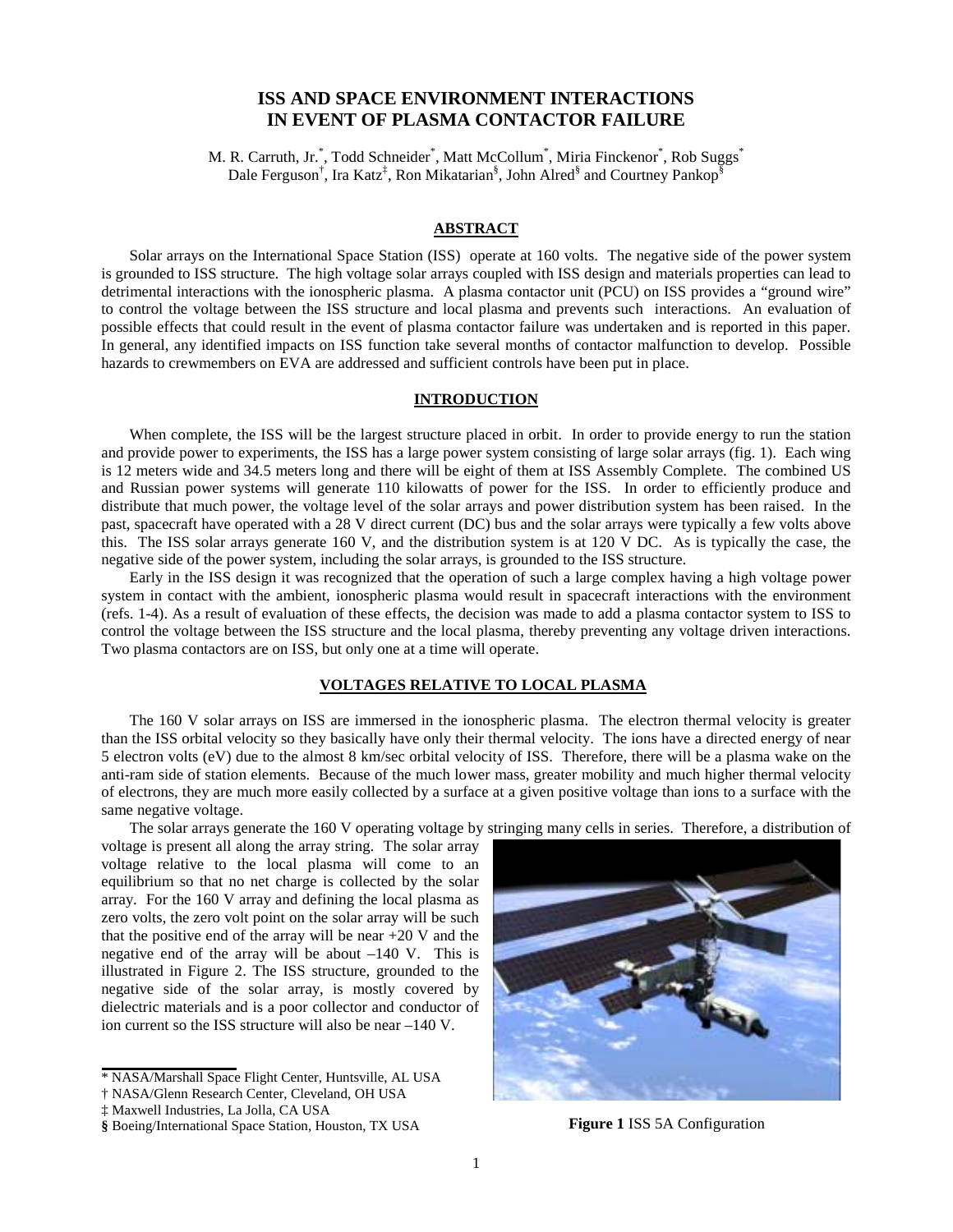

**Figure 2** Illustration of Solar Array and Structure Voltage Relative to Local Plasma

The full calculation of floating equilibrium is much more complicated and depends on ISS cell geometry, solar array orientation to the ion flow vector, plasma density and temperature, electric field growth into the plasma, and other factors.

A large majority of the ISS structure is covered with anodized aluminum debris shields. The anodizing process is tailored in order for the surface exposed to space to have the right solar absorptivity and emittance for thermal control. The anodize thickness of the debris shields is on the order of 1.3 microns. The outer surface of the anodized layer is in contact with the plasma and will come to equilibrium with it and, due to the low electron temperature, will be within a volt of local plasma potential. The underlying structure can be at the highly negative voltage due to its grounding to the array. Therefore, the entire voltage difference between the ISS structure and the local plasma drops across this thin anodized surface.

# **ISS CAPACITANCE AND STORED ENERGY**

As described above, the large area thin anodized surfaces on ISS will have up to 140 V across them, therefore becoming large capacitors and storing a lot of energy. The ISS modules will initially be uncharged capacitors, and the electric field will penetrate into the ambient plasma from the dielectric surface and collect ions until the capacitance is fully charged and the voltage fully developed across the dielectric surface. The charging process time is dictated by the available ion current to ISS surfaces. The maximum ion current density is due to ram ions having orbital velocity relative to ISS and is given as  $n_e$ ev, where  $n_e$  is the plasma density, e is electronic charge, and v is velocity.

For surfaces that are perpendicular to the orbital velocity the surface is in contact with the same plasma density but the ion current is dictated by the ion thermal velocity,  $(2 K T_e/m_i)^{1/2}$ , where K is the Boltzmann constant,  $T_e$  is the plasma electron temperature, and m<sub>i</sub> is the ion mass. When compared to the ram velocity, the ram ion current density is approximately seven times the thermal current density. Therefore, the surfaces in the ram direction will charge the capacitance seven times faster than surfaces perpendicular to the ion flow.

Because of the large surface area and the extremely thin dielectric, a planar capacitance description can be applied with the capacitance being  $C = \varepsilon_0 \kappa A/d$ , where  $\varepsilon_0$  is the permitivity constant,  $\kappa$  is the dielectric constant, A is the surface area, and d is thickness. Here a value of 5 was used for κ with confidence of being within a factor of two.

| <b>ISS</b>                           | <b>AREA</b>       | <b>THICKNESS</b> | <b>CAPACITANCE</b> |            | <b>CHARGE CHARGING</b>     | <b>ENERGY</b> |
|--------------------------------------|-------------------|------------------|--------------------|------------|----------------------------|---------------|
| <b>COMPONENT</b>                     | (m <sup>2</sup> ) | (micron)         | (farad)            |            | <b>SO METER TIME (SEC)</b> | (JOULES)      |
| <b>USA</b>                           |                   |                  |                    |            |                            |               |
| Node 1                               | 67.2              | 1.3              | 2.30E-03           | 4.11E-03   | 3.33                       | 22.08         |
| P6 Truss                             | 19.509            | 15               | 5.79E-05           | 3.56E-04   | 0.29                       | 0.56          |
| Z1 Truss                             | 8.37              | 15               | 2.48E-05           | 3.56E-04   | 0.29                       | 0.24          |
| Lab Module                           | 128.9             | 1.3              | 4.41E-03           | $4.11E-03$ | 3.33                       | 42.36         |
| Pressurized<br><b>Mating Adapter</b> | 19.2              | 15               | 5.70E-05           | 3.56E-04   | 0.29                       | 0.55          |
| TOTAL for 5A                         | 178.729           |                  | 6.85E-03           |            |                            | 65.78         |
| Endcone                              | 12                | 1.3              | $4.11E-04$         | $4.11E-03$ | 3.33                       | 3.94          |
| <b>RUSSIAN</b>                       |                   |                  |                    |            |                            |               |
| Soyuz                                | 40                | 125              | 1.42E-05           | 4.27E-05   | 0.03                       | 0.14          |
| Zarya                                | 60                | 125              | 2.14E-05           | 4.27E-05   | 0.03                       | 0.21          |
| Service Module                       | 100               | 125              | 3.56E-05           | 4.27E-05   | 0.03                       | 0.34          |

Table 1: Capacitance and Energy Stored in ISS Components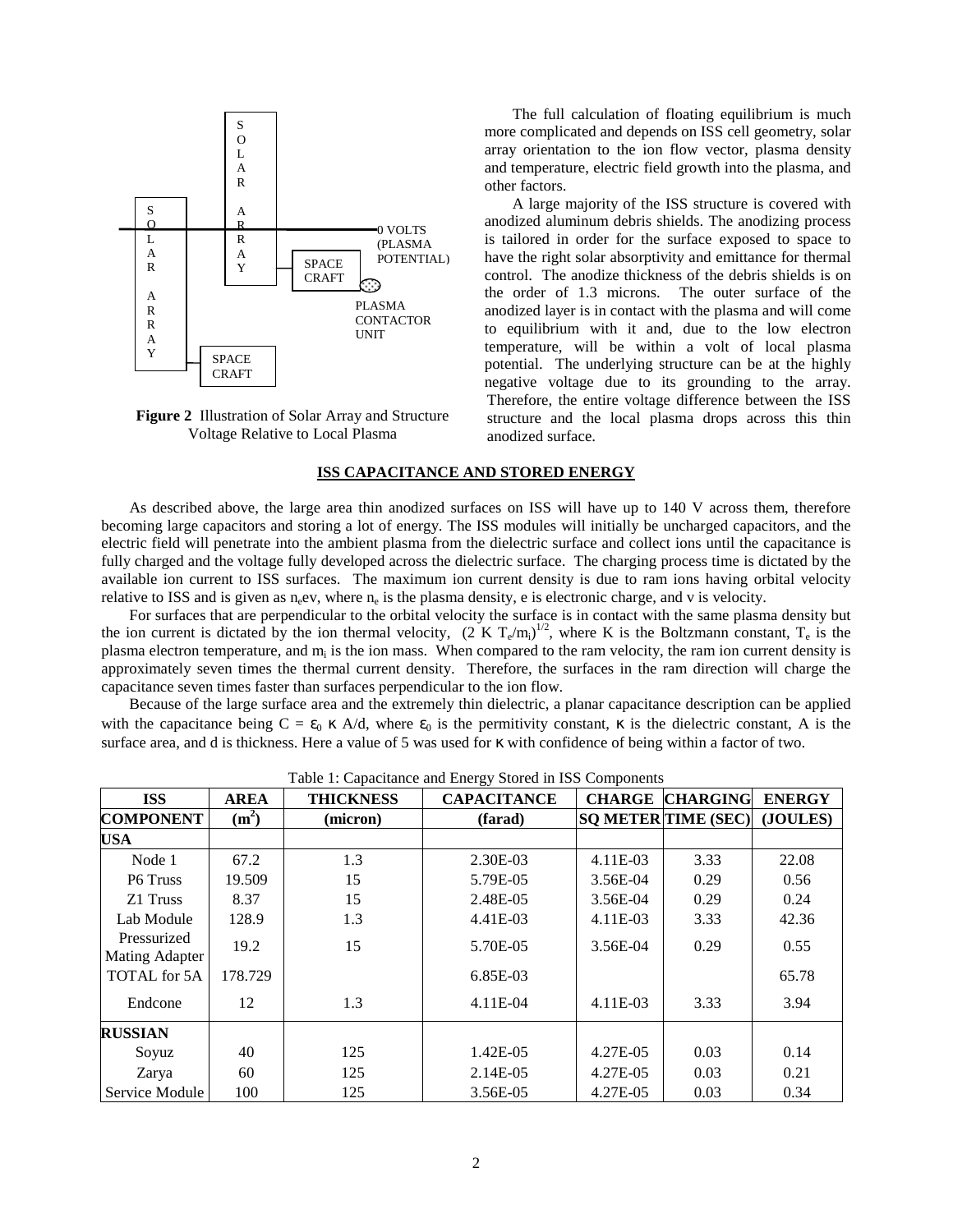The thickness of anodized layers is different depending on the anodization process. The large majority of ISS coatings is chromic acid anodize, and they have a thickness of approximately 1.3 microns. By contrast the sulfuric anodized coatings, such as on the truss structure, is approximately 15 microns thick.

Painted surfaces will be even thicker at about 125 microns. Table 1 gives the capacitance for different ISS components up through build 5A when the Lab module is delivered. The area of Russian components was calculated based roughly on size. A plasma density of  $10^{12}$  m<sup>-3</sup> (typical of low Earth orbit during solar maximum) is used to calculate Table 1 values. Note that the Node 1 and Lab modules have by far the largest capacitance and store the greatest energy. This is due to their large area and thin dielectric.

The area values in Table 1 were provided by the ISS project office and were determined to be the area exposed to the local plasma. The capacitance values are for this entire area. In the laboratory all arcs extinguished when the voltage driving it reached about 20 V. Therefore,  $(140 V - 20 V)$  is the voltage used to determine charge available from the capacitance. The Charging Time in Table 1 is the time necessary for the ram ion current to recharge the capacitance. For the highest capacitance it is about 3.3 seconds. Remembering that the ion current density is about a factor of seven lower for perpendicular surfaces, they will charge in about 23 seconds. These times will also represent the time to recharge the capacitance following an arc, which depletes the stored energy. The energy calculated in Table 1 uses the voltage parameter of  $(140^2 – 20^2)$ .

# **ARCING AND SPUTTERING**

The Environmental Workbench (EWB) software package (ref. 5) predicts that without an operating plasma contactor the ISS structure voltage for the early configurations can go to about –140 V. Witness samples of ISS manufactured debris shields and other surfaces were provided for laboratory test. In the lab, the chromic anodized surfaces experienced dielectric breakdown at near –80 V and the sulfuric anodized at near –200 V.

In the case of a plasma contactor not operating, the chromic anodized surfaces will not be able to withstand the voltage that will develop across them and they will arc. How much energy will go into an arc and by what process? It has been shown that the locally dense plasma created at the arc site can carry current and as the arc plasma expands and sweeps across the surface, local current loops discharge into the arc the local energy that is stored capacitively. This is described as a Type 1 arcing process. Another process that doesn't have to be as local is defined as a Type 2 arcing process. When an arc occurs it acts as a low voltage short between the local plasma and ISS structure. The voltage across the ISS "capacitor" can be up to 140 V. Therefore, the outer surface in contact with the plasma that was near zero volts before the arc is now over 100 V positive of the local plasma and easily collects electron current from the local ionospheric plasma. The circuit is completed by electron current flowing to the ISS surface, through the capacitance and along the structure to the arc where it is emitted back to the ionosphere through the arc. This current is limited to the electron thermal current to ISS surfaces but can be tens of amperes.

When an arc does extinguish, the positive array will very quickly collect electron current and drive the structure negative again. The charge required to do this is roughly that associated with the "free space" capacitance of the ISS structure. The dielectric surface in contact with the plasma, representing the other side of the capacitance, will be negative and will collect ions until the capacitance is charged, the time being given in Table 1.

The movement of ions to the negatively charged ISS also can promote sputtering of surfaces. When ISS is negative with respect to the plasma, the exposed surfaces will collect ions from the local plasma. The ions will be accelerated by the voltage difference and sputter the surface on impact.

### **DOCKING AND EVA CONSIDERATION**

ISS can charge negative during portions of its orbit if there is no functioning PCU, but other vehicles, not having a similar power system, will be near plasma potential or zero volts. Various vehicles are docking and undocking with ISS, and components are being manipulated with the ISS and Shuttle Remote Manipulator Systems (RMS). With the large amount of energy stored in the ISS structure at –140 V, a concern was raised regarding contact with vehicles near plasma potential. That is, could an arc occur on contact that would discharge the energy stored in the ISS structure.

A computer model was used to predict currents and voltages following docking. The result indicated that charge transfer and arcing would not occur. This is because the docking vehicle will have some capacitance but is initially uncharged. The charging of this capacitance depends on ion current to the outer surface. This effect resistance is high enough to preclude large energy transfer at the moment of docking. Also a 5 k $\Omega$  resistor is in the grapples of the RMS and similar fixtures. This additionally restricts currents during docking. Therefore, large currents and transfer of energy between vehicles during docking is not possible.

Astronauts on extravehicular activity (EVA) raise questions regarding their contact with ISS structure, relative voltages and the possibility of arcing, which could involve the EVA astronaut. If the astronaut is free floating and not in electrical contact with ISS then there is no energy or voltage source which can involve the crewmember in an arcing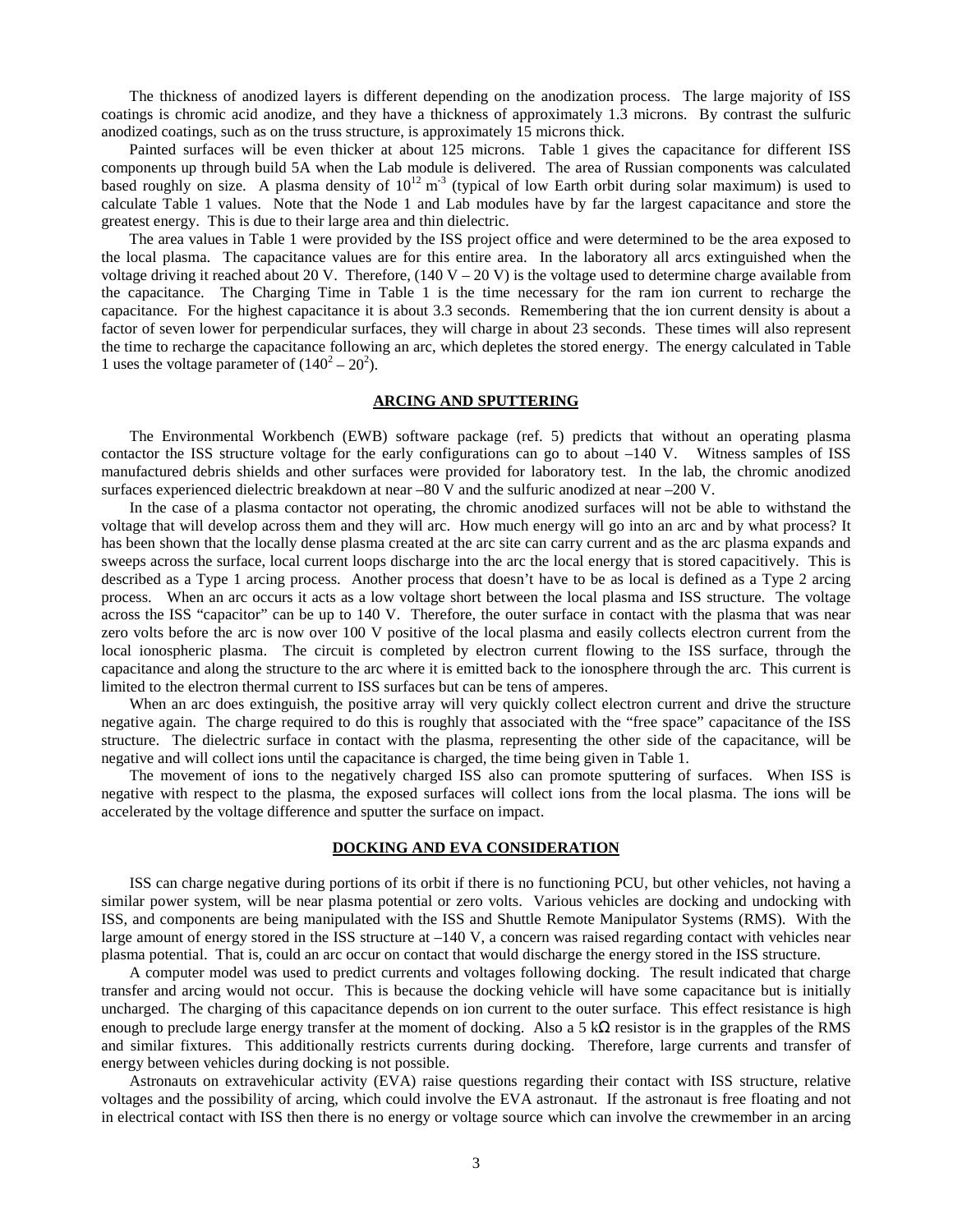process. One possibility for coupling was hypothesized. The EVA crew-members are attached to ISS by a stainless steel tether. It is possible for this tether to contact the station at its attachment and the tether can contact exposed metallic structure on the Extravehicular Mobility Unit (EMU). This could move the EMU and astronaut ground negative of the local plasma the same as the ISS structure voltage. In this case, exposed anodized surfaces on the EMU could arc. Very little energy can be stored in the EMU surfaces but, being in close proximity to ISS surfaces, the expanding plasma contacting ISS outer surfaces could provide a low impedance path to complete a circuit through ISS structure and back through the tether. Two plasma contactors functioning during EVA represent two controls. Modeling with EWB has shown that array orientation to the velocity vector can control ISS structure voltage by restricting contact between the cell side of the array and local plasma.

## **EMI**

Arcing will create radiated noise that could interfere with the operation of ISS radio receivers or other ISS avionics. This arcing will create conducted noise currents in the vehicle structure that could couple into and interfere with the safe operation of ISS avionics. Through a series of tests and analyses, the possible impacts of these interference scenarios on ISS avionics were evaluated and found to produce minimal effects.

# **4A AND 5A CONFIGURATION EVALUATION**

Due to delivery of the first US solar arrays on flight 4A, the above described charging and resulting interactions for ISS were not a concern for prior assembly builds. Therefore, the 4A and 5A configurations are the first that require plasma interaction evaluation. The 5A assembly flight delivered the Lab Module that adds area, capacitance and stored energy to the total ISS configuration. The next assembly flight after 5A to add appreciable additional area with thin dielectric is 7A. Therefore, most of the 5A evaluation of ISS interactions with the space plasma will be applicable up to 7A. During the entire assembly process, as more hardware is added, the available energy for arcs will increase and potential arcing sites (those in the velocity vector) will change.

As the ISS configuration matures, the flight attitude will be one described as Local Vertical Local Horizontal, LVLH. In this attitude the velocity vector is along the longitudinal or X-axis of the ISS configuration with the docking Endcone normal vector into the ram direction. The angle between these two vectors can vary by up to 15 degrees. In the 4A to 7A timeframe the primary attitude will be LVLH but part of the time ISS will fly in an attitude where the Xaxis is perpendicular to the orbital plane (XPOP), and the ISS rotates about the X-axis once each orbit. Therefore, the velocity vector is normal to the side of the Node in 4A and of both the Node and Lab Module in 5A.

#### **ENERGY AVAILABLE TO ARCS**

Table 1 gives the energy stored in the components on orbit during the present configuration. The values given are for the entire surface area. For XPOP configurations half of this area will be in the ram direction. The other half will be in the wake and, taking longer to charge, will not likely provide energy into a continuous arcing condition. Therefore, the values shown in Table 1 are a factor of two greater than anticipated. However, these values were used in interaction calculations to be conservative.

In Table 1 are also values associated with the Endcone of the Lab Module. In the LVLH mode the area projected into the ram direction is the Endcone area. This will have the shortest charging time and, assuming that an arc will occur by the time full voltage is developed across the dielectric in the ram direction, the energy listed under Endcone is that provided from a full charge. However, the capacitance of the sides of Node 1 and the Lab Module will be only partially charged in the 3.3 seconds it takes to charge the ram surface. For a Type 1 discharge process the arc plasma may expand to include part of the side of the Node 1 and Lab Module. Type 2 processes could provide a mechanism to discharge the other Node 1 and Lab Module stored energy into an arc on the Endcone. Therefore, the total energy available for an arc in the LVLH flight orientation for the 5A configuration is given by the value in Table 1 for the Endcone plus that due to partial charging of the remaining capacitance. The value is,

$$
E_{5A,\ LVLH} = E_{Endcone} + \frac{1}{2} \left[ (C_{Node} + C_{Lab}) \{ (V_{Side})^2 - (V_{Ex})^2 \} + (C_{P6} + C_{Z1} + C_{Russian}) \{ (V_{Max})^2 - (V_{Ex})^2 \} \right]
$$

where V<sub>Side</sub> is given by 3.33/23 (V<sub>Max</sub>) + V<sub>Ex</sub>. The voltage must be added to V<sub>Ex</sub> since previous arcs will have discharged to a point where they will extinguish, and this represents a voltage start for the recharge process. Carrying these calculations through results in a value of 10 Joules available to an arc for the 5A configuration in the LVLH flight mode.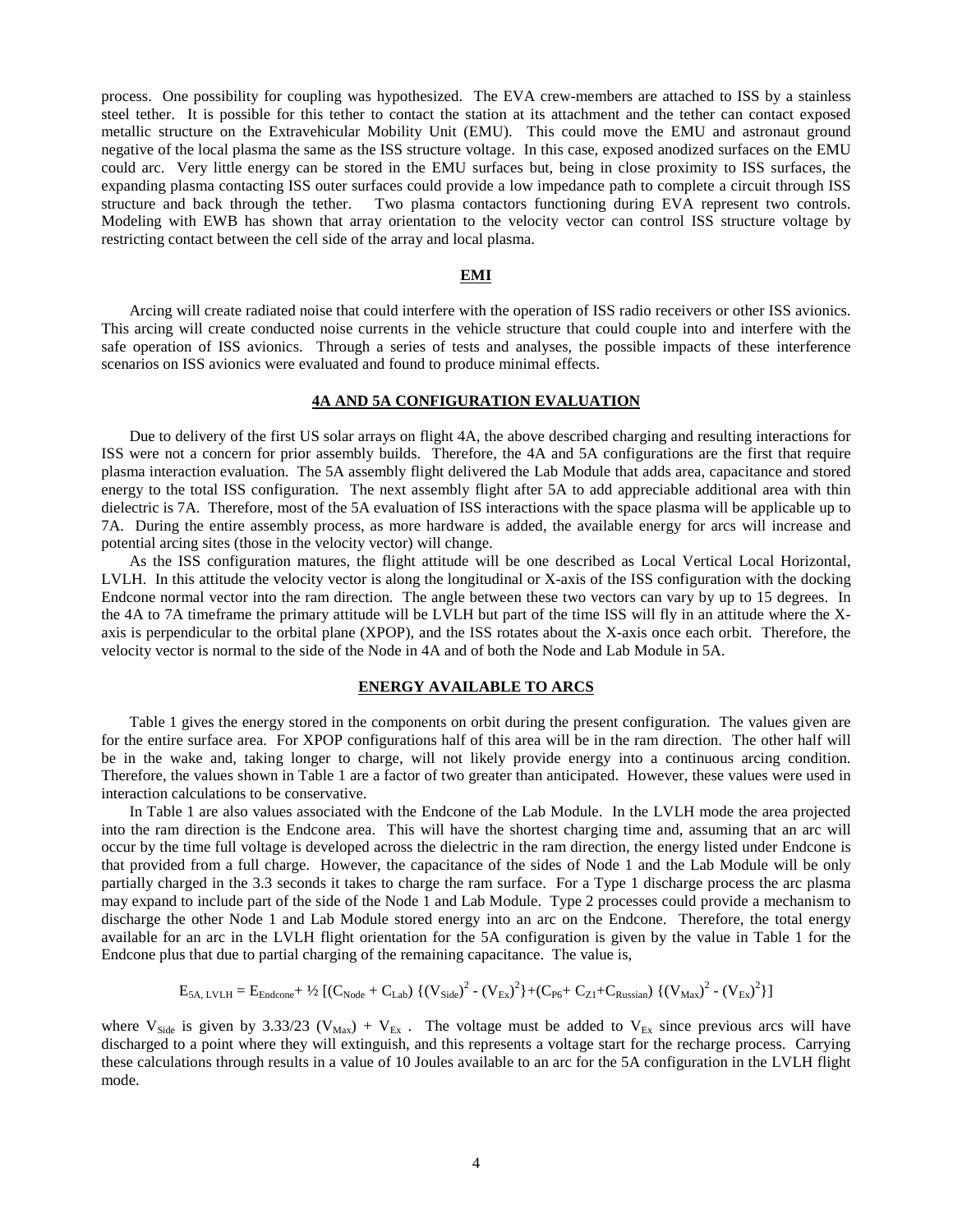#### **CONTAMINATION EVALUATION**

A central pit occurs in the center of the arc site and Lichtenberg patterns radiate from the pit. The size of the pit and the extent of the radial pattern depend on the energy into the arc. Such arcing produces ejecta that are released both as a vapor and fine particulate. Deposition on other ISS surfaces represents a contamination. Also, sputtering of conductive surfaces and non-conducting surfaces during charging will be contamination sources.

As seen in Figure 1, the line of sight from the Endcone to other ISS structure is extremely limited. The Z1 truss and solar array wings have a small but very limited view at an extreme angle from the Endcone. Contamination is released in roughly a cosine distribution. The overall result for the 5A configuration is that the limited surfaces on which any deposition could occur are such that the deposition amount is negligible. This may not be true for later ISS configurations when additional hardware is added.



**Figure 3** EWB Prediction of ISS Structure Voltage Relative to Local Plasma



**Figure 4** Solar Absorptance/Infrared Emittance Ratio as a Function of Arcing Damage

### **DEGRADATION OF THERMAL CONTROL**

The anodized outer layers of the ISS modules are designed to provide the proper solar absorptivity and emittance for thermal control. Arcing of these surfaces removes the anodization layer at the arc site, exposing the underlying metal and physically alters the surface at the arc site. These changes will alter the thermal control properties, and this will vary as a function of arcs per unit area on the surface. This will also depend on the energy into the arc and the extent of local damage occurring at the arc site. Samples were arced in the laboratory and the solar absorptance and emittance measured as a function of the surface density of arc sites.

Figure 4 is the experimental ratio of solar absorptance to emittance. In order to apply this curve to ISS 4A and 5A configurations, the surfaces that arc and the increase in arcs per unit area must be determined. In LVLH, the Endcones will most prominently arc and in XPOP the cylindrical sides of the Node 1 and Lab Modules will be the arc sites. As seen in Figure 3 about 1/3 of the time in orbit the structure can be driven to a low enough voltage to support arcing. Taking all these values into account, as well as the recharge time for surfaces in the ram direction, the arc density per unit area can be calculated for time in orbit. From this the changes in solar absorptivity and emittance with time in orbit can be determined. Once this is done the altered thermal properties can be used to determine temperature changes on ISS surfaces.

ISS thermal models were utilized and external temperatures determined for the changes in thermal properties due to arcing on surfaces. The result is given in Figure 5. Some touch temperature limits are shown and can be exceeded. However, to reach them requires several months of operation without a PCU and without applying any operational methods to control ISS structure potential.

#### **SUMMARY**

The ISS is different than any other system that has been placed in orbit before. Its power system will interact directly with the ionospheric plasma. The resulting interactions with ISS are very much a systems issue as the effects depend on ISS power system design, materials selections and local plasma conditions. None of these interactions can lead to degradation or safety concerns unless both operating PCUs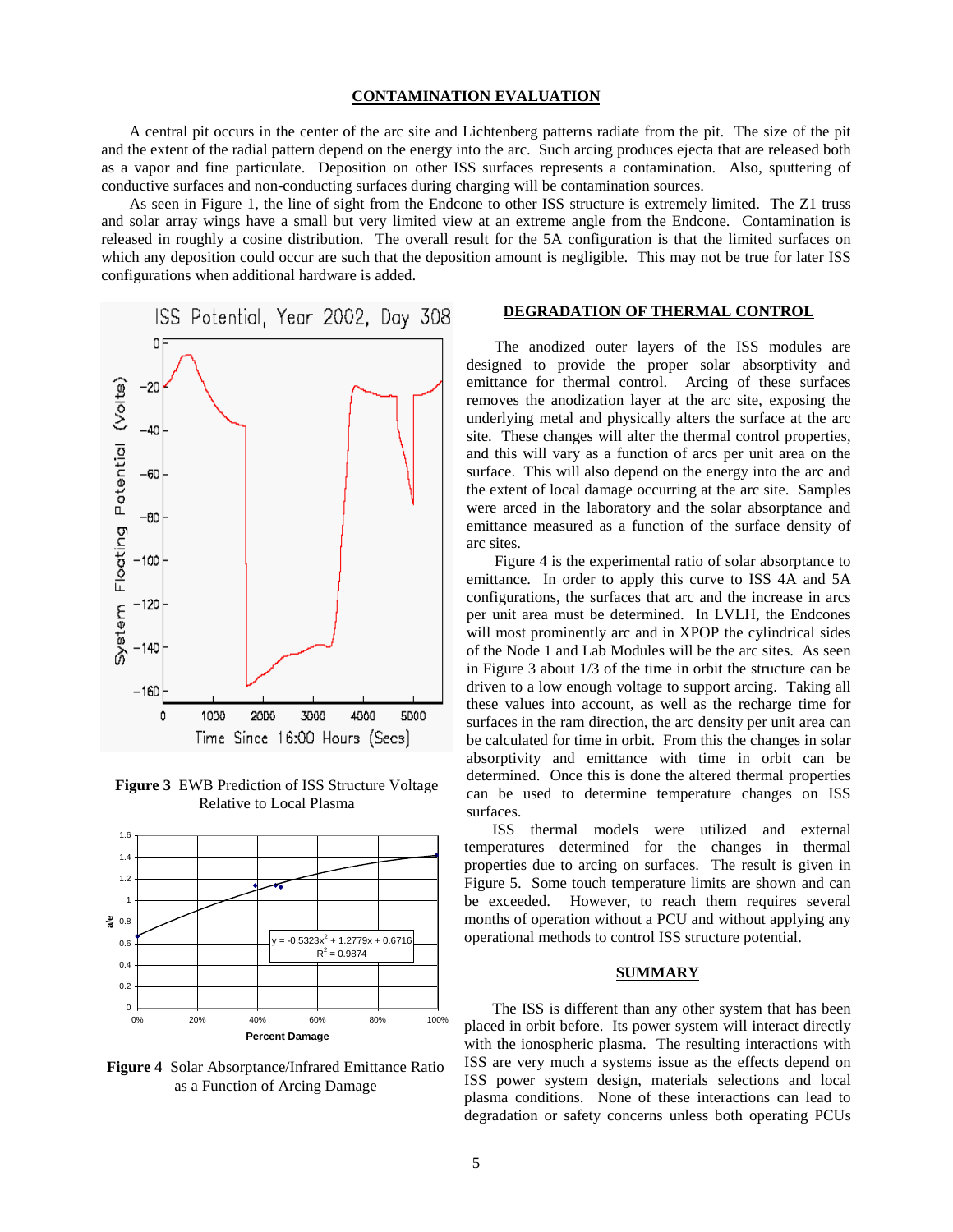

**Figure 5.** External Touch Temperature Changes Due to Arcing

on ISS have failed. In addition, operational procedures have been developed which can limit charging voltages to benign levels except for a few specific orbital conditions. This was the purpose of the effort to evaluate and quantify effects so that degradation with time was quantified, safety issues identified and the proper level of control developed to provide for successful ISS function.

 Some of the interactions presented, such as ISS charging, capacitance, energy storage and dielectric breakdown, are well understood and characterized. As we consider the energy that will go into arcs and the process by which this will occur the certainty is less and more assumptions are made, often necessarily conservative. The resulting impact of arcing on thermal control surfaces is coupled to the same assumptions regarding energy input into the arcs and arc rate. It is believed that the results presented in this paper are not conservative by more than a factor of two. More work is required to understand and characterize these effects on a large physical scale and for orbital conditions. ISS itself may offer the best testbed.

Consideration of EVA safety requires that any scenario that can produce a hazard to the crew be considered, however remote. The likelihood of any such occurrence, even without controls, is very small since several simultaneous conditions are required. Beyond that, both ISS plasma contactors will operate during EVA activities and any one operating will prevent ISS charging related hazards. Additionally, the ISS will be flown in such a configuration during EVA as to prevent charging by keeping the forward side of the arrays into the wake.

More work is required to decrease the uncertainty in some interaction phenomena and assess future builds of the ISS. Interactions of ISS with the ambient plasma are controllable via the PCUs and operational procedures.

### **ACKNOWLEDGEMENTS**

Numerous people were involved in the study that is partially reported in this paper. Some of those who contributed significantly and must be acknowledged include Steve Koontz and Ben Sellair of NASA/JSC, John Heard of Clarion University, Ed Curry of Boeing, and Ray DeGaston and Mark Dunbar of the Aerospace Corporation.

### **REFERENCES**

1. Ferguson, D.C., Snyder, D.B., and Carruth, R., Report of the Joint Workshop of the Space Station Freedom Plasma Interactions and Effects Working Group, the Space Station Freedom Plasma Working Group, and the Space Station Freedom EMI/EMC and Electromagnetic Effects Working Group on Evaluation of Impacts of Space Station Freedom Grounding Configurations, May 22-24, 1990. Final Report, Aug. 21, 1990.